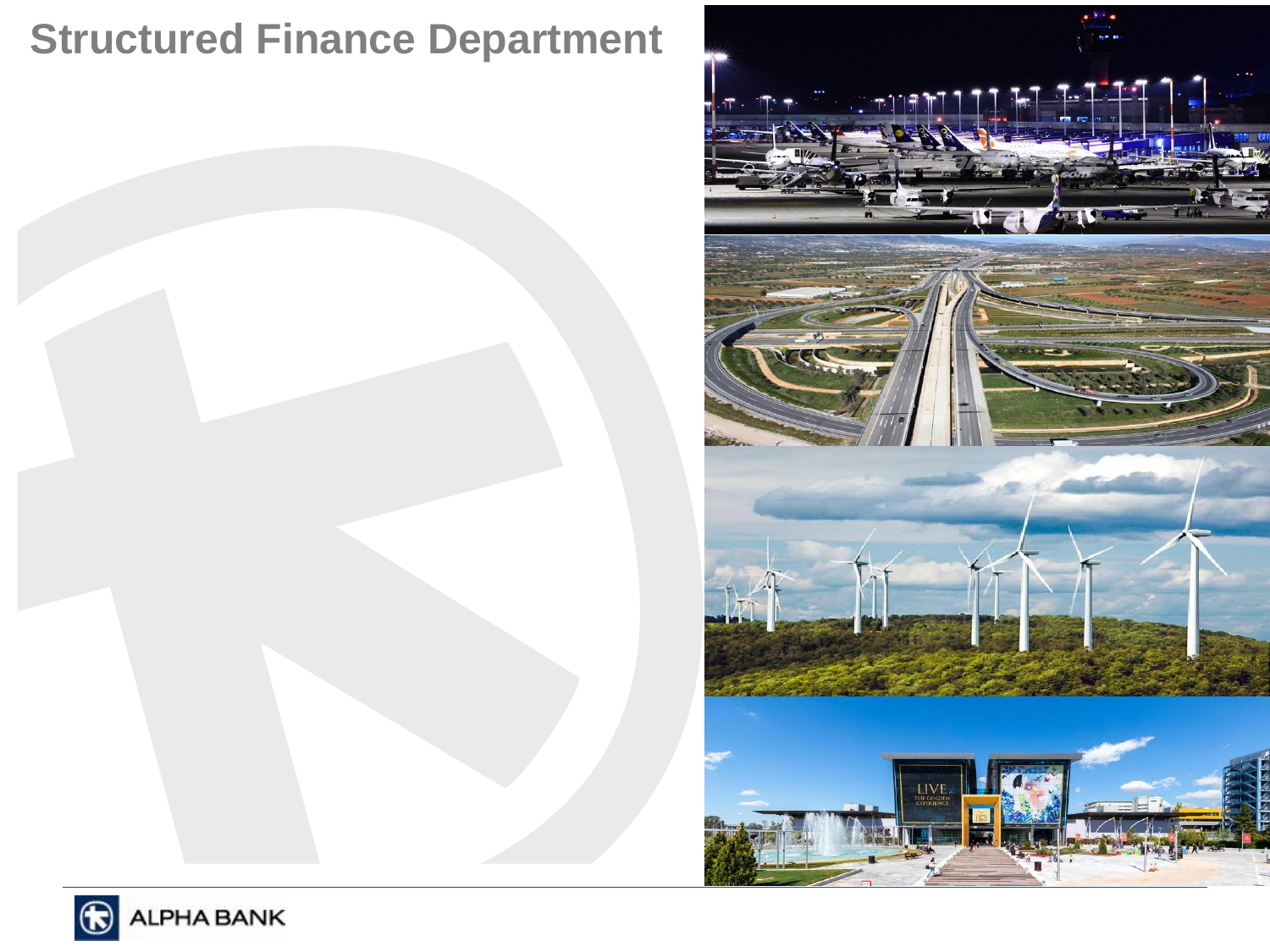### **Who we are**

#### **An excellent structured financier in the local market**

**Transport**



**Energy**



**PPP, PFI**

**Real Estate**



- $\blacksquare$  The Structured Finance Division consists of a team of 15 seasoned project finance professionals active in the origination, structuring, and completion of non-recourse financing for the entire Alpha Bank group.
- The current structured finance portfolio is well diversified geographically as well as across the three key sectors of infrastructure, energy and real estate
- Structured finance team currently manages a portfolio of  $> \epsilon$  1bn in project finance transactions

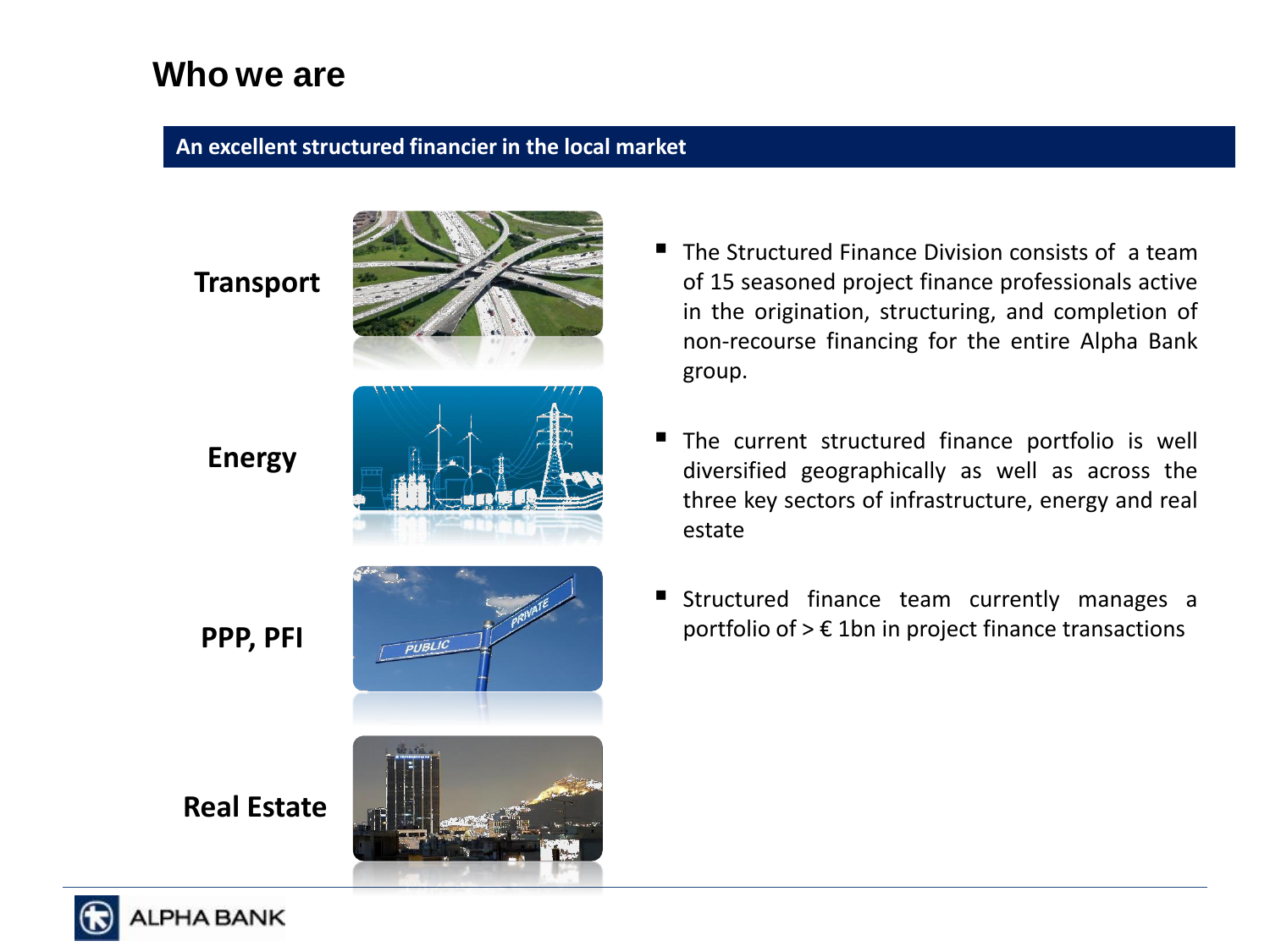### **Who we are**

**An excellent structured financier in the local infrastructure market – selected recent milestone transactions**

### **Transport**



**PPP**



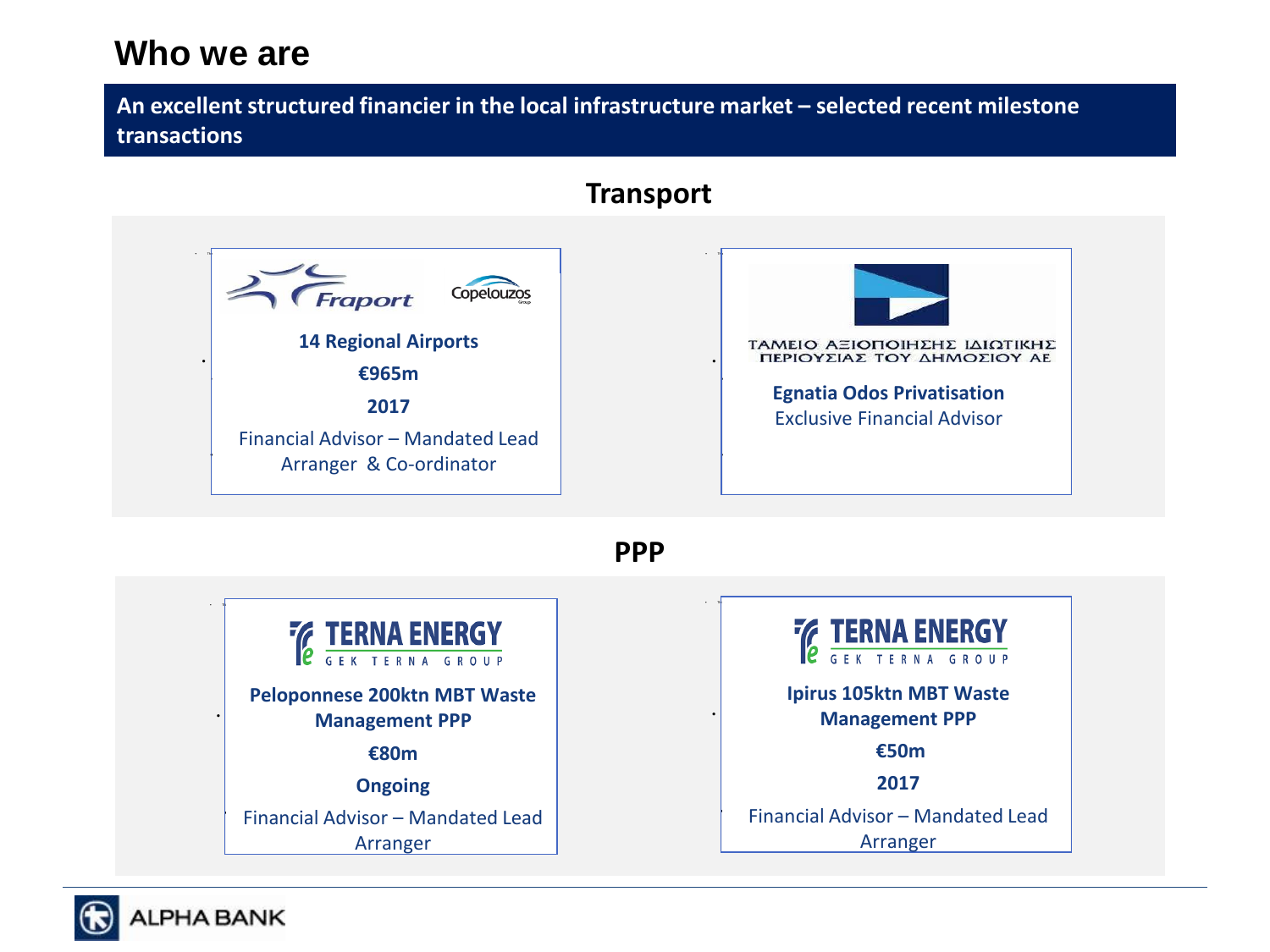### **Who we are**

**An excellent structured financier in the local infrastructure market – selected recent milestone transactions**



**Trikorfo Wind Parks 19MW** 

**€30m 2018** Mandated Lead Arranger

• Saudi Aramco.

**DESFA Privatisation**

**Ongoing**

• Saudi Aramco.

Financial Advisor



• Saudi Aramco.

**€52m 2018** Mandated Lead Arranger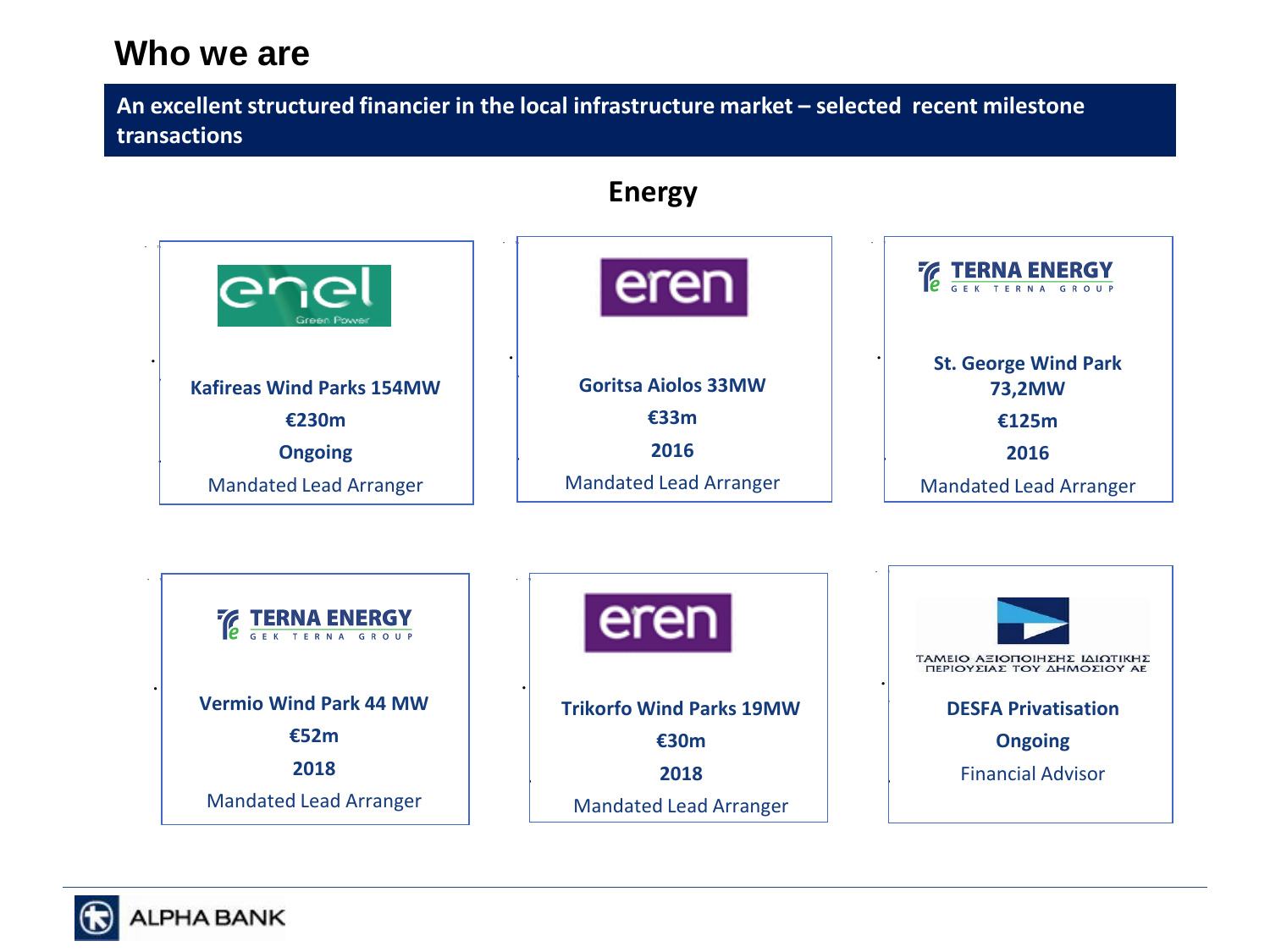## **Our energy desk**

#### **Experience**

Diversified direct sector experience having structured tailor made financings for:

- CCGT
- Lignite,
- Wind,
- Cogen
- Solar,
- Hydro projects

Dedicated very experienced team of 4 professionals

We have arranged and/or participated in syndicated/bilateral energy project finance transactions of more than total €3billion value / 5 GW capacity

#### **Maintain strong long term relationships with key players**



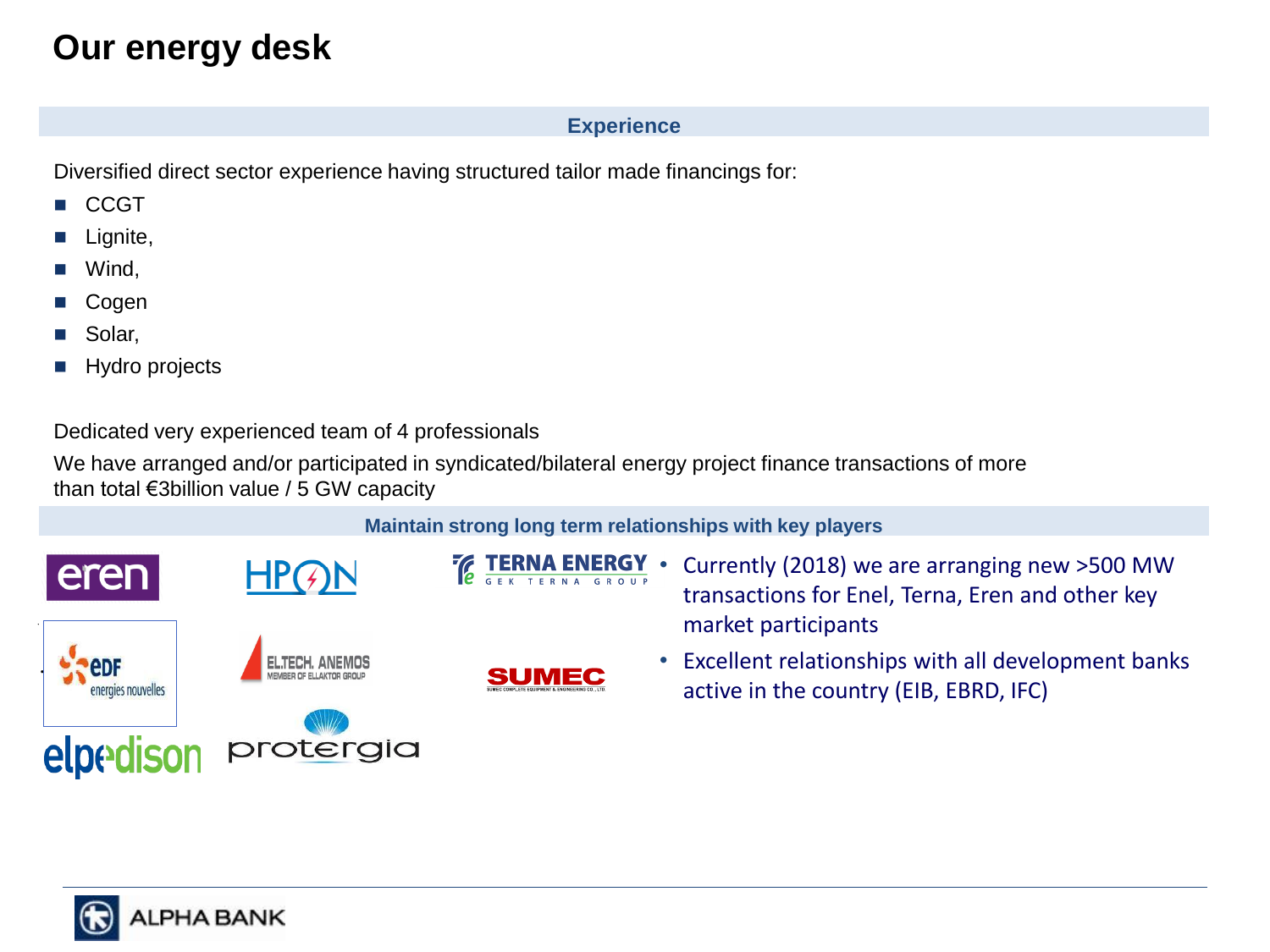## **Our Approach**



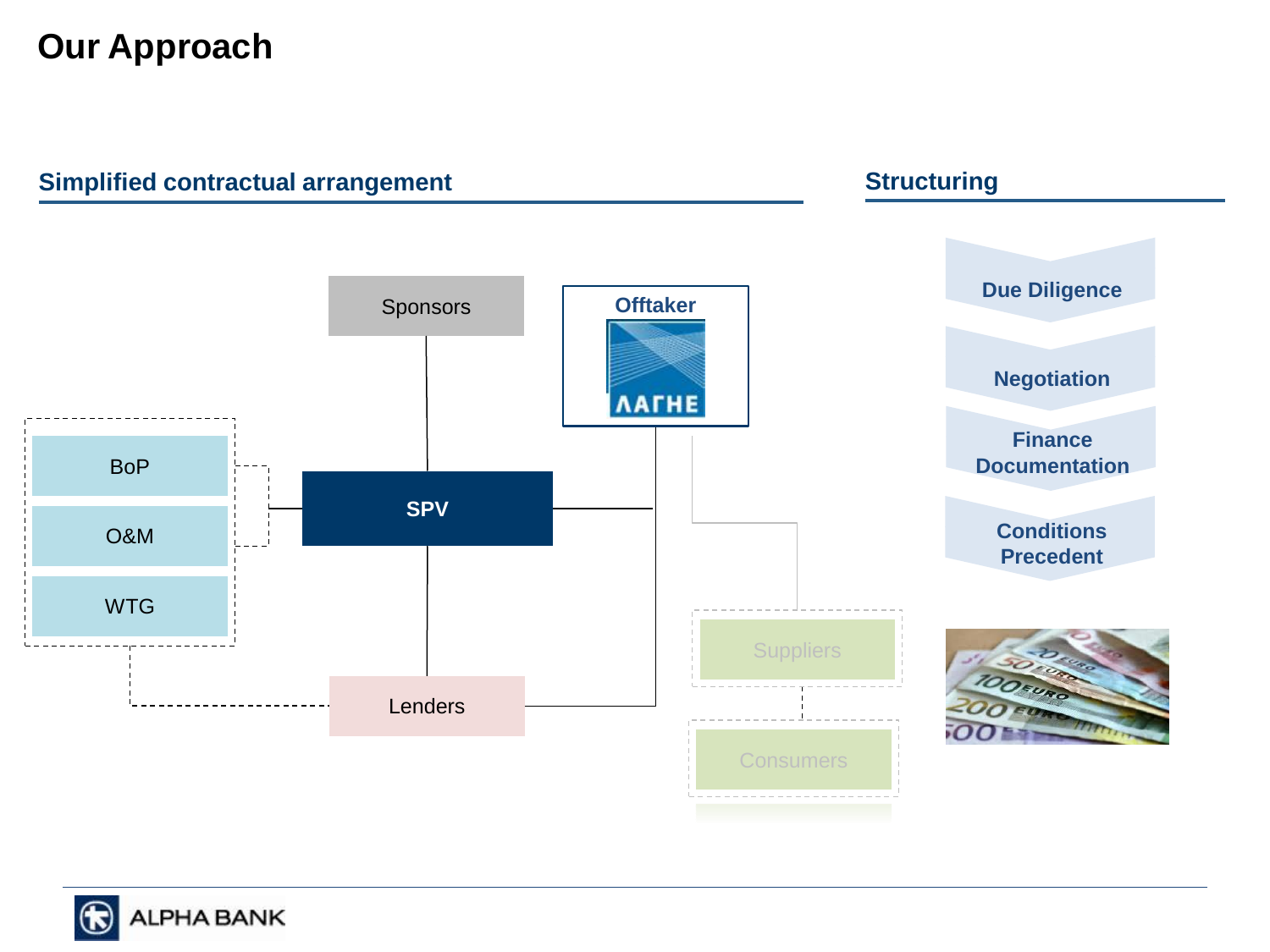## **Energy Market Penetrations**

#### **Total Production and Net Imports in the Interconnected System**

**Interconnected System - Installed Capacity Breakdown**





#### **10-year trend (since 2008)**

- Since 2008 lignite participation dropped from >52% to 31%
- Gas participation slightly increased from 23% to 30%
- Relatively stable large hydros participation
- RES penetration from 4% to 20%

• Installed capacity of RES technologies' is increasing

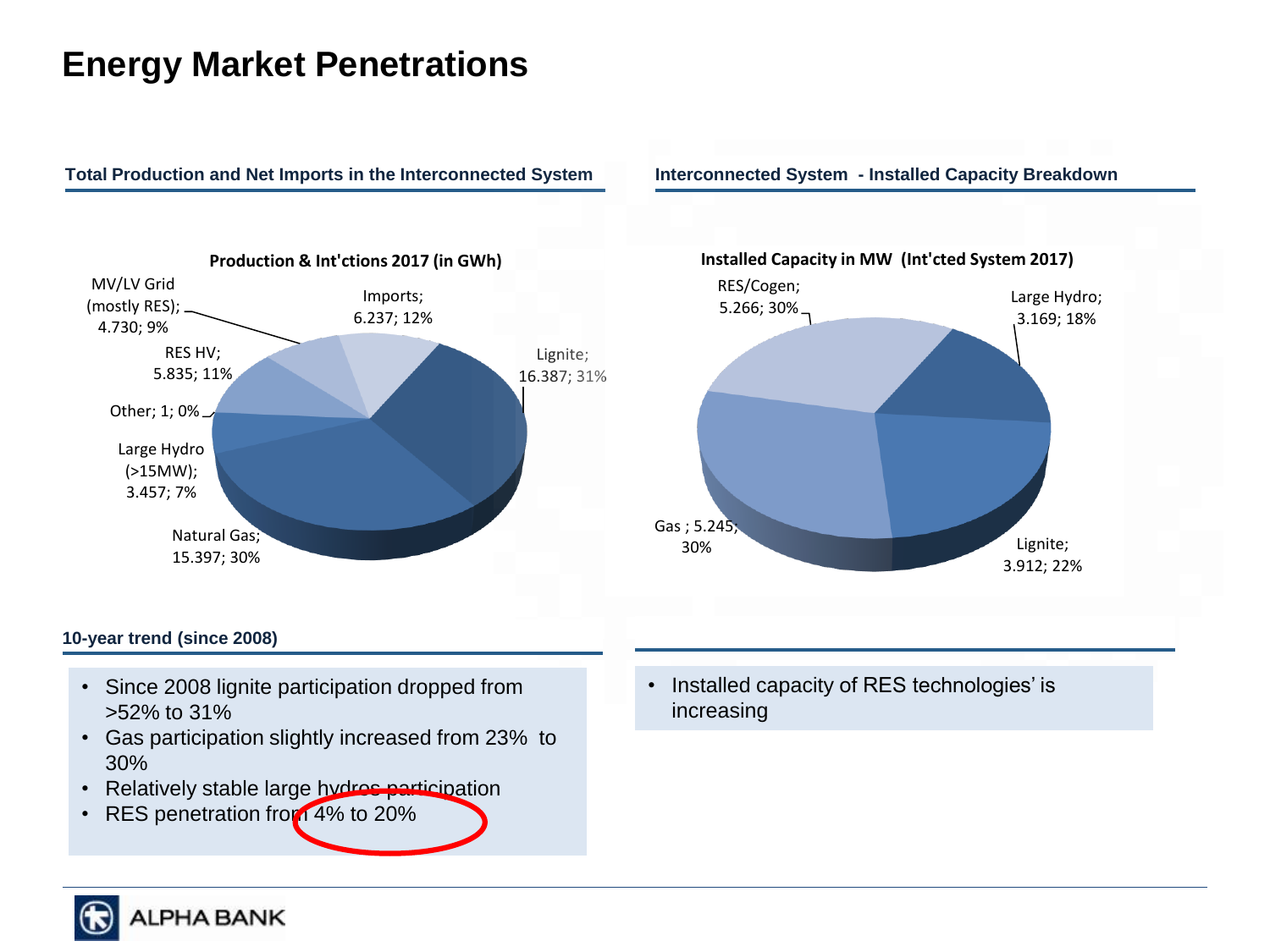### **Our focus in energy financing for 2018 – 2019 (1)**

*Although we are closely monitoring all technologies, we are focusing on wind energy:*

- Mature technology (wind)
- Experienced market players (sponsors, BoP, banks, state)

**Installed Capacity Targets Deviation**

- "Fair" IRR returns
- Installed capacity still lagging targets hence expansion support is expected to continue
- RES Market conditions have improved dramatically during the past 18 months; auctions should promote efficiency and sustainability further **RES /**

| <b>Installed Capacity Targets Deviation</b> |                                        |             |             |  |  |  |  |  |
|---------------------------------------------|----------------------------------------|-------------|-------------|--|--|--|--|--|
| $in$ $MWS$                                  | <b>Dec. 2017</b><br><b>Achievement</b> | 2014 Target | 2020 Target |  |  |  |  |  |
| <b>Hydros</b>                               | 3.399                                  | 3.700       | 4.650       |  |  |  |  |  |
| Small (0-15MW)                              | 230                                    | 300         | 350         |  |  |  |  |  |
| Large $(>15MW)$                             | 3.400<br>3.169                         |             | 4.300       |  |  |  |  |  |
| <b>PVs</b>                                  | 2.229                                  | 1.500       | 2.200       |  |  |  |  |  |
| agri-PVs                                    | 287                                    | 500         | 750         |  |  |  |  |  |
| Other                                       | 1.942                                  | 1.000       | 1.450       |  |  |  |  |  |
| <b>Solar Thermal</b>                        | O                                      | 120         | 250         |  |  |  |  |  |
| Wind                                        | 2.625                                  | 4.000       | 7.500       |  |  |  |  |  |
| <b>Biomass/Biogas</b>                       | <b>6T</b>                              | 200         | 350         |  |  |  |  |  |

### **Wind Energy**

### HA BANK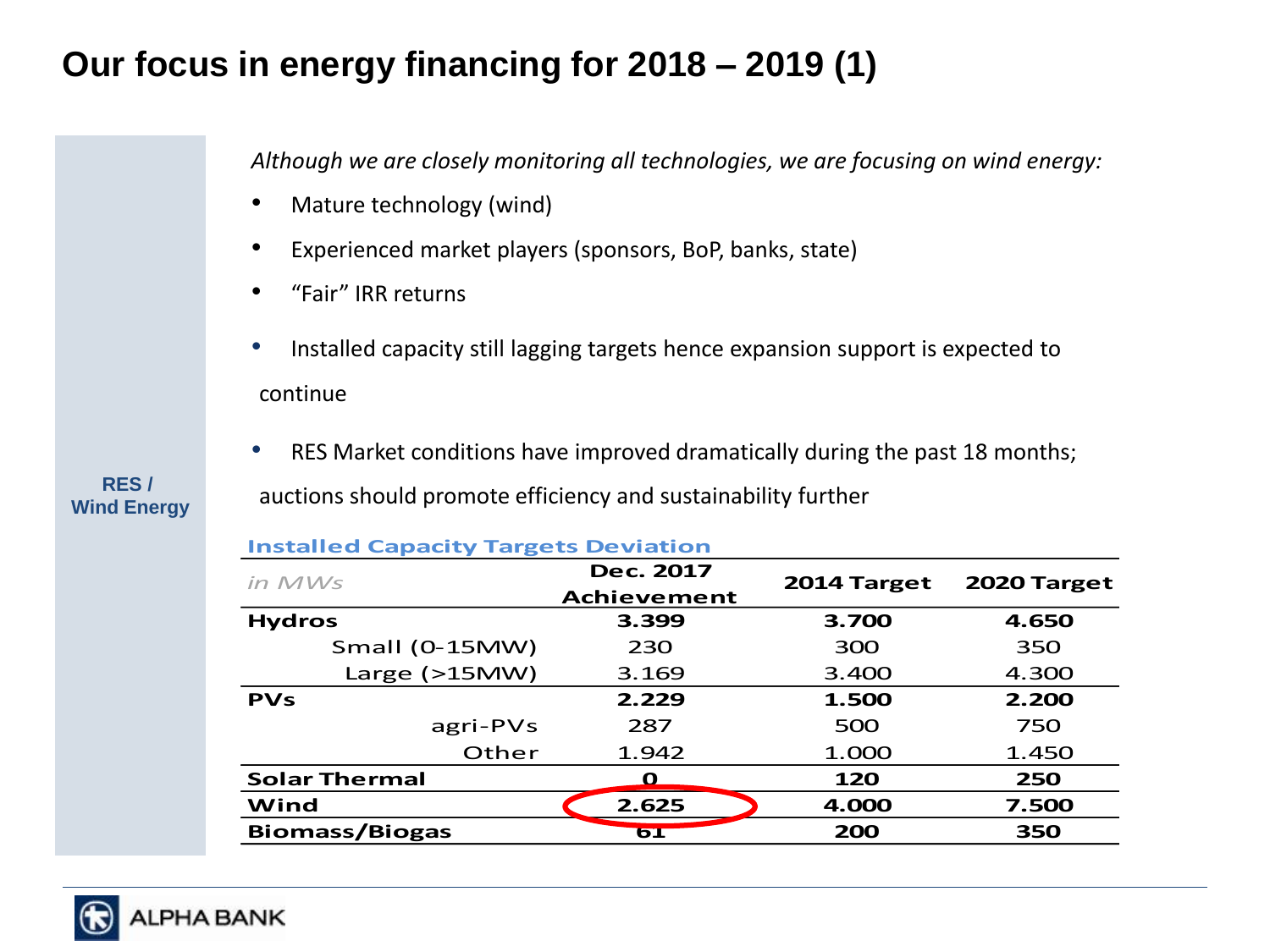## **Our focus in energy financing for 2018 – 2019 (2)**

#### • **Renewables and especially Wind has proven an extremely resilient sector**

### • **Close to zero NPL in local banking market for wind projects**

| $\overline{0}$ ivit. $\overline{0}$ optimon (i) cb. 2010/ |                                    |                                   |                                                                |  |  |  |  |
|-----------------------------------------------------------|------------------------------------|-----------------------------------|----------------------------------------------------------------|--|--|--|--|
| Year                                                      | <b>Technology</b>                  | <b>Max Tendered Capacity (MW)</b> | <b>Max Ref. Price</b>                                          |  |  |  |  |
|                                                           | <b>PVs</b>                         | 300 l                             | 80€/MWh if >1MW // 85€/MWh if <1MW                             |  |  |  |  |
|                                                           | $2018$ Wind ( $>3MW$ but $<50MW$ ) | 300                               | 90 €/MWh                                                       |  |  |  |  |
|                                                           | Pilot Common Tech.*                | 400                               |                                                                |  |  |  |  |
|                                                           | <b>PVs</b>                         | 300 + previous remaining          |                                                                |  |  |  |  |
|                                                           | $2019$ Wind ( $>3MW$ but $<50MW$ ) |                                   | $300 +$ previous remaining weighted average of previous bid(s) |  |  |  |  |
|                                                           | Pilot Common Tech.*                | 400 + previous remaining          |                                                                |  |  |  |  |
|                                                           | <b>PVs</b>                         | 300 + previous remaining          |                                                                |  |  |  |  |
|                                                           | 2020 Wind (>3MW but <50MW)         |                                   | 300 + previous remaining weighted average of previous bid(s)   |  |  |  |  |
|                                                           | Pilot Common Tech.*                | 400 + previous remaining          |                                                                |  |  |  |  |

RAE's Opinion (Feb. 2018)

*\*PV>10MW/Wind >50MW*

**We have identified a strong international interest in the wind sector in Greece**

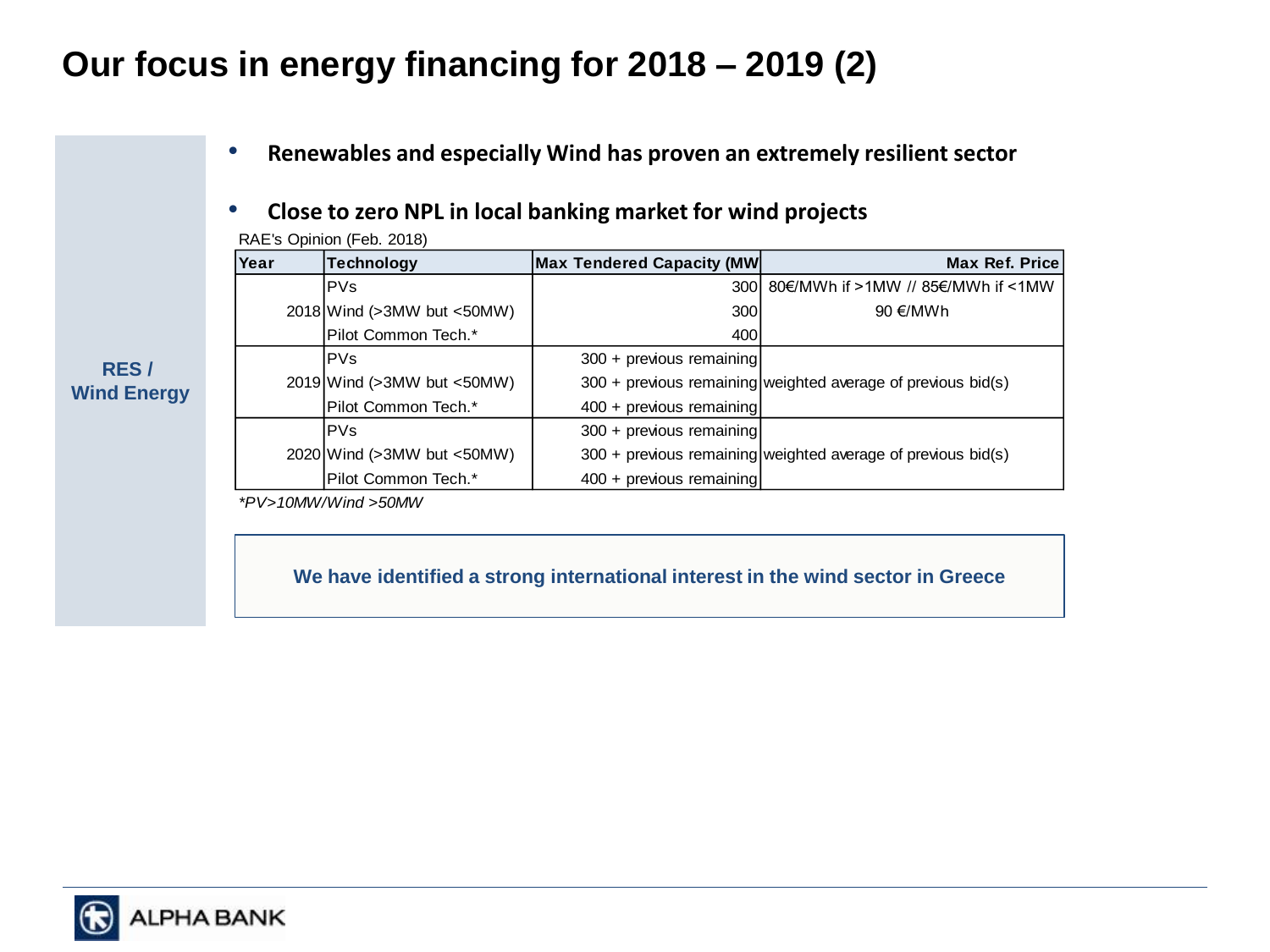### **Our Concerns - Market Viability & Sustainability**



PPC **PPC's liquidity condition** 

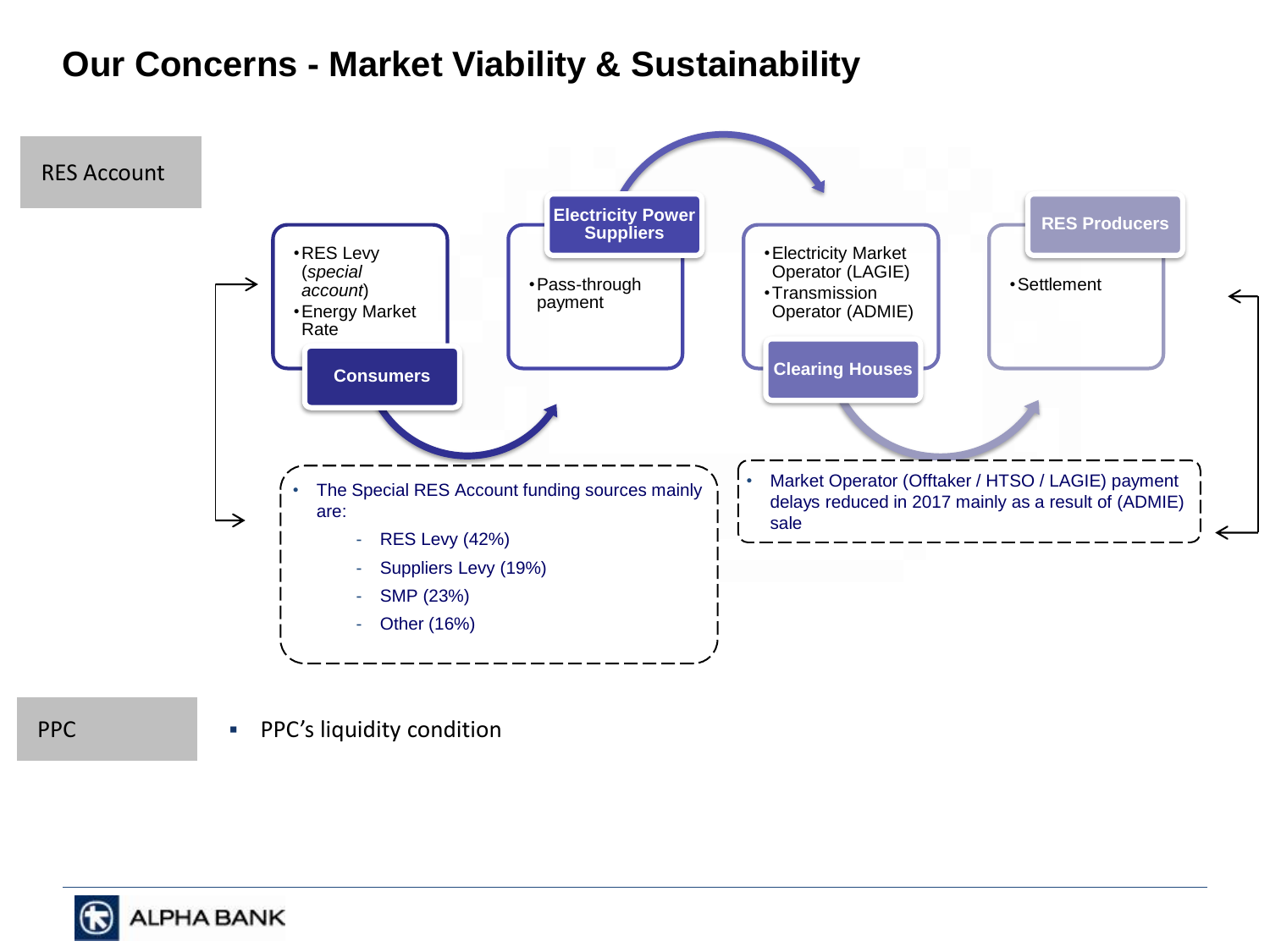### **Our Concerns - Market Viability & Sustainability**



- **EXEC** Limit price subsidies ensures long term viability
- **EXEDENT AUCTIONS Should promote efficiency and sustainability through lower (but fair and** sustainable) prices